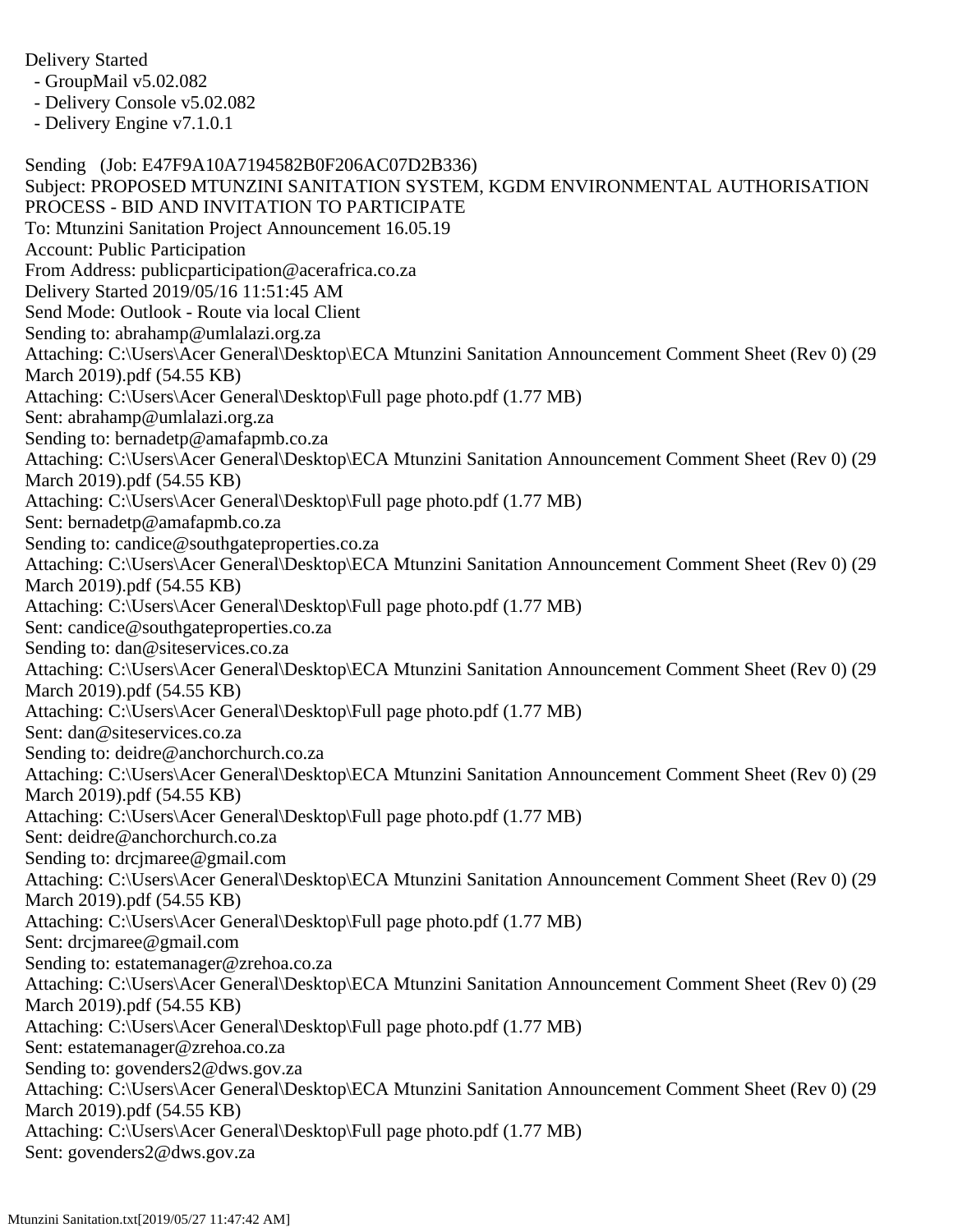Sending to: graham@southgateproperties.co.za Attaching: C:\Users\Acer General\Desktop\ECA Mtunzini Sanitation Announcement Comment Sheet (Rev 0) (29 March 2019).pdf (54.55 KB) Attaching: C:\Users\Acer General\Desktop\Full page photo.pdf (1.77 MB) Sent: graham@southgateproperties.co.za Sending to: irene.hatton@kznwildlife.com Attaching: C:\Users\Acer General\Desktop\ECA Mtunzini Sanitation Announcement Comment Sheet (Rev 0) (29 March 2019).pdf (54.55 KB) Attaching: C:\Users\Acer General\Desktop\Full page photo.pdf (1.77 MB) Sent: irene.hatton@kznwildlife.com Sending to: KarenM@daff.gov.za Attaching: C:\Users\Acer General\Desktop\ECA Mtunzini Sanitation Announcement Comment Sheet (Rev 0) (29 March 2019).pdf (54.55 KB) Attaching: C:\Users\Acer General\Desktop\Full page photo.pdf (1.77 MB) Sent: KarenM@daff.gov.za Sending to: mavis.padayachee@kznedtea.gov.za Attaching: C:\Users\Acer General\Desktop\ECA Mtunzini Sanitation Announcement Comment Sheet (Rev 0) (29 March 2019).pdf (54.55 KB) Attaching: C:\Users\Acer General\Desktop\Full page photo.pdf (1.77 MB) Sent: mavis.padayachee@kznedtea.gov.za Sending to: mm@umlalazi.org.za Attaching: C:\Users\Acer General\Desktop\ECA Mtunzini Sanitation Announcement Comment Sheet (Rev 0) (29 March 2019).pdf (54.55 KB) Attaching: C:\Users\Acer General\Desktop\Full page photo.pdf (1.77 MB) Sent: mm@umlalazi.org.za Sending to: moonsamyc@dws.gov.za Attaching: C:\Users\Acer General\Desktop\ECA Mtunzini Sanitation Announcement Comment Sheet (Rev 0) (29 March 2019).pdf (54.55 KB) Attaching: C:\Users\Acer General\Desktop\Full page photo.pdf (1.77 MB) Sent: moonsamyc@dws.gov.za Sending to: mtunzini4@retail.spar.co.za Attaching: C:\Users\Acer General\Desktop\ECA Mtunzini Sanitation Announcement Comment Sheet (Rev 0) (29 March 2019).pdf (54.55 KB) Attaching: C:\Users\Acer General\Desktop\Full page photo.pdf (1.77 MB) Sent: mtunzini4@retail.spar.co.za Sending to: mtunzinirotary@gmail.com Attaching: C:\Users\Acer General\Desktop\ECA Mtunzini Sanitation Announcement Comment Sheet (Rev 0) (29 March 2019).pdf (54.55 KB) Attaching: C:\Users\Acer General\Desktop\Full page photo.pdf (1.77 MB) Sent: mtunzinirotary@gmail.com Sending to: mtzpreprimary@telkomsa.net Attaching: C:\Users\Acer General\Desktop\ECA Mtunzini Sanitation Announcement Comment Sheet (Rev 0) (29 March 2019).pdf (54.55 KB) Attaching: C:\Users\Acer General\Desktop\Full page photo.pdf (1.77 MB) Sent: mtzpreprimary@telkomsa.net Sending to: muziwandile.mdamba@kznedtea.gov.za Attaching: C:\Users\Acer General\Desktop\ECA Mtunzini Sanitation Announcement Comment Sheet (Rev 0) (29 March 2019).pdf (54.55 KB) Attaching: C:\Users\Acer General\Desktop\Full page photo.pdf (1.77 MB) Sent: muziwandile.mdamba@kznedtea.gov.za Sending to: mwapteek@mweb.co.za Attaching: C:\Users\Acer General\Desktop\ECA Mtunzini Sanitation Announcement Comment Sheet (Rev 0) (29 March 2019).pdf (54.55 KB) Attaching: C:\Users\Acer General\Desktop\Full page photo.pdf (1.77 MB)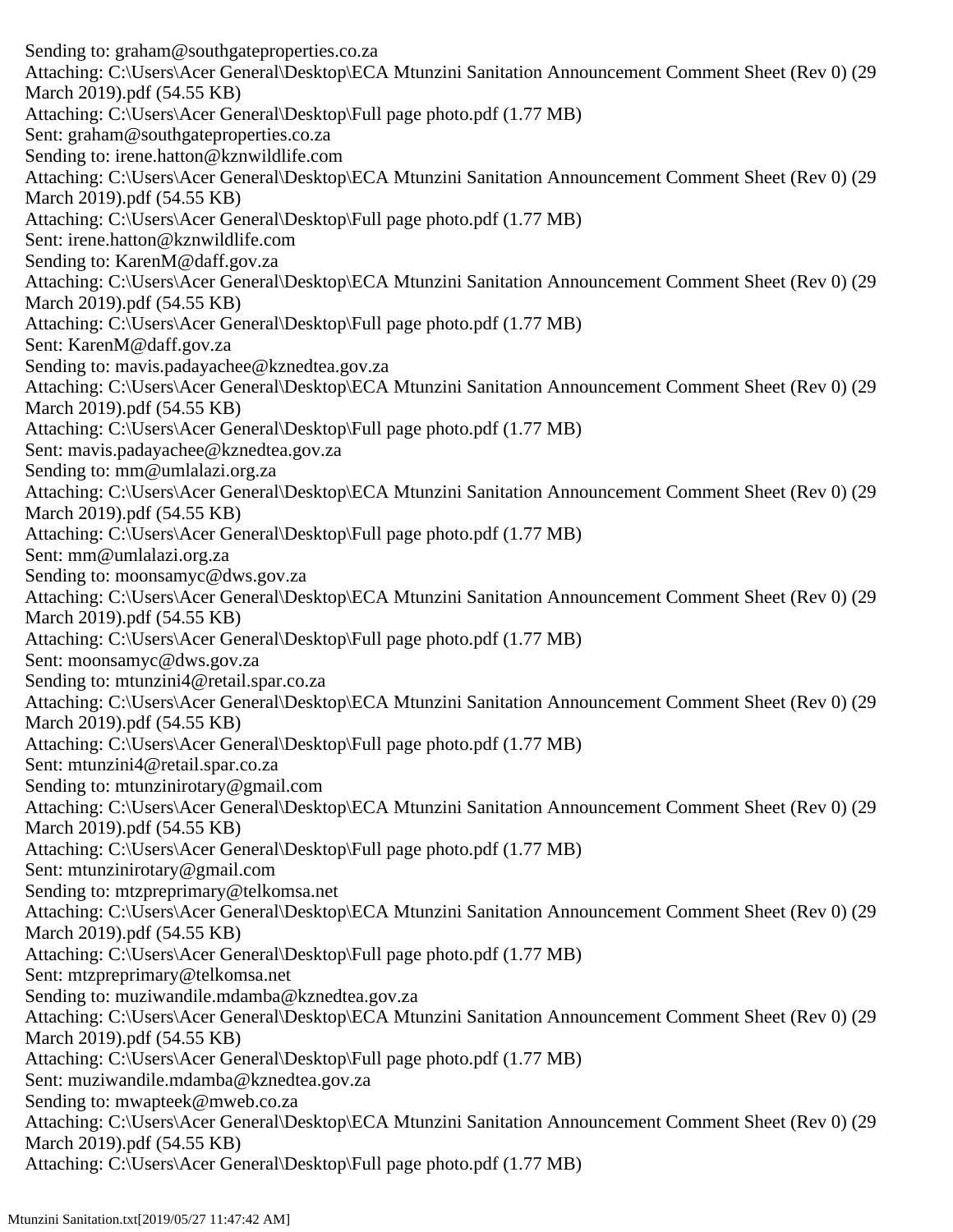Sent: mwapteek@mweb.co.za Sending to: office@zinimra.co.za Attaching: C:\Users\Acer General\Desktop\ECA Mtunzini Sanitation Announcement Comment Sheet (Rev 0) (29 March 2019).pdf (54.55 KB) Attaching: C:\Users\Acer General\Desktop\Full page photo.pdf (1.77 MB) Sent: office@zinimra.co.za Sending to: rheedersc@kingcetshwayo.gov.za Attaching: C:\Users\Acer General\Desktop\ECA Mtunzini Sanitation Announcement Comment Sheet (Rev 0) (29 March 2019).pdf (54.55 KB) Attaching: C:\Users\Acer General\Desktop\Full page photo.pdf (1.77 MB) Sent: rheedersc@kingcetshwayo.gov.za Sending to: sakhi@masiphula.online Attaching: C:\Users\Acer General\Desktop\ECA Mtunzini Sanitation Announcement Comment Sheet (Rev 0) (29 March 2019).pdf (54.55 KB) Attaching: C:\Users\Acer General\Desktop\Full page photo.pdf (1.77 MB) Sent: sakhi@masiphula.online Sending to: spice25@telkomsa.net Attaching: C:\Users\Acer General\Desktop\ECA Mtunzini Sanitation Announcement Comment Sheet (Rev 0) (29 March 2019).pdf (54.55 KB) Attaching: C:\Users\Acer General\Desktop\Full page photo.pdf (1.77 MB) Sent: spice25@telkomsa.net Sending to: steve.untiedt@wessa.co.za Attaching: C:\Users\Acer General\Desktop\ECA Mtunzini Sanitation Announcement Comment Sheet (Rev 0) (29 March 2019).pdf (54.55 KB) Attaching: C:\Users\Acer General\Desktop\Full page photo.pdf (1.77 MB) Sent: steve.untiedt@wessa.co.za Sending to: ThembalakheS@daff.gov.za Attaching: C:\Users\Acer General\Desktop\ECA Mtunzini Sanitation Announcement Comment Sheet (Rev 0) (29 March 2019).pdf (54.55 KB) Attaching: C:\Users\Acer General\Desktop\Full page photo.pdf (1.77 MB) Sent: ThembalakheS@daff.gov.za Pausing to allow Outlook to recycle resources Sending to: thulileB@umlalazi.org.za Attaching: C:\Users\Acer General\Desktop\ECA Mtunzini Sanitation Announcement Comment Sheet (Rev 0) (29 March 2019).pdf (54.55 KB) Attaching: C:\Users\Acer General\Desktop\Full page photo.pdf (1.77 MB) Sent: thulileB@umlalazi.org.za Sending to: tom@zinifishfarms.co.za Attaching: C:\Users\Acer General\Desktop\ECA Mtunzini Sanitation Announcement Comment Sheet (Rev 0) (29 March 2019).pdf (54.55 KB) Attaching: C:\Users\Acer General\Desktop\Full page photo.pdf (1.77 MB) Sent: tom@zinifishfarms.co.za Sending to: Trueman.Buthelezi@kznwildlife.com Attaching: C:\Users\Acer General\Desktop\ECA Mtunzini Sanitation Announcement Comment Sheet (Rev 0) (29 March 2019).pdf (54.55 KB) Attaching: C:\Users\Acer General\Desktop\Full page photo.pdf (1.77 MB) Sent: Trueman.Buthelezi@kznwildlife.com Sending to: twinstreams@wessa.co.za Attaching: C:\Users\Acer General\Desktop\ECA Mtunzini Sanitation Announcement Comment Sheet (Rev 0) (29 March 2019).pdf (54.55 KB) Attaching: C:\Users\Acer General\Desktop\Full page photo.pdf (1.77 MB) Sent: twinstreams@wessa.co.za Sending to: umlalazi@telkomsa.net Attaching: C:\Users\Acer General\Desktop\ECA Mtunzini Sanitation Announcement Comment Sheet (Rev 0) (29